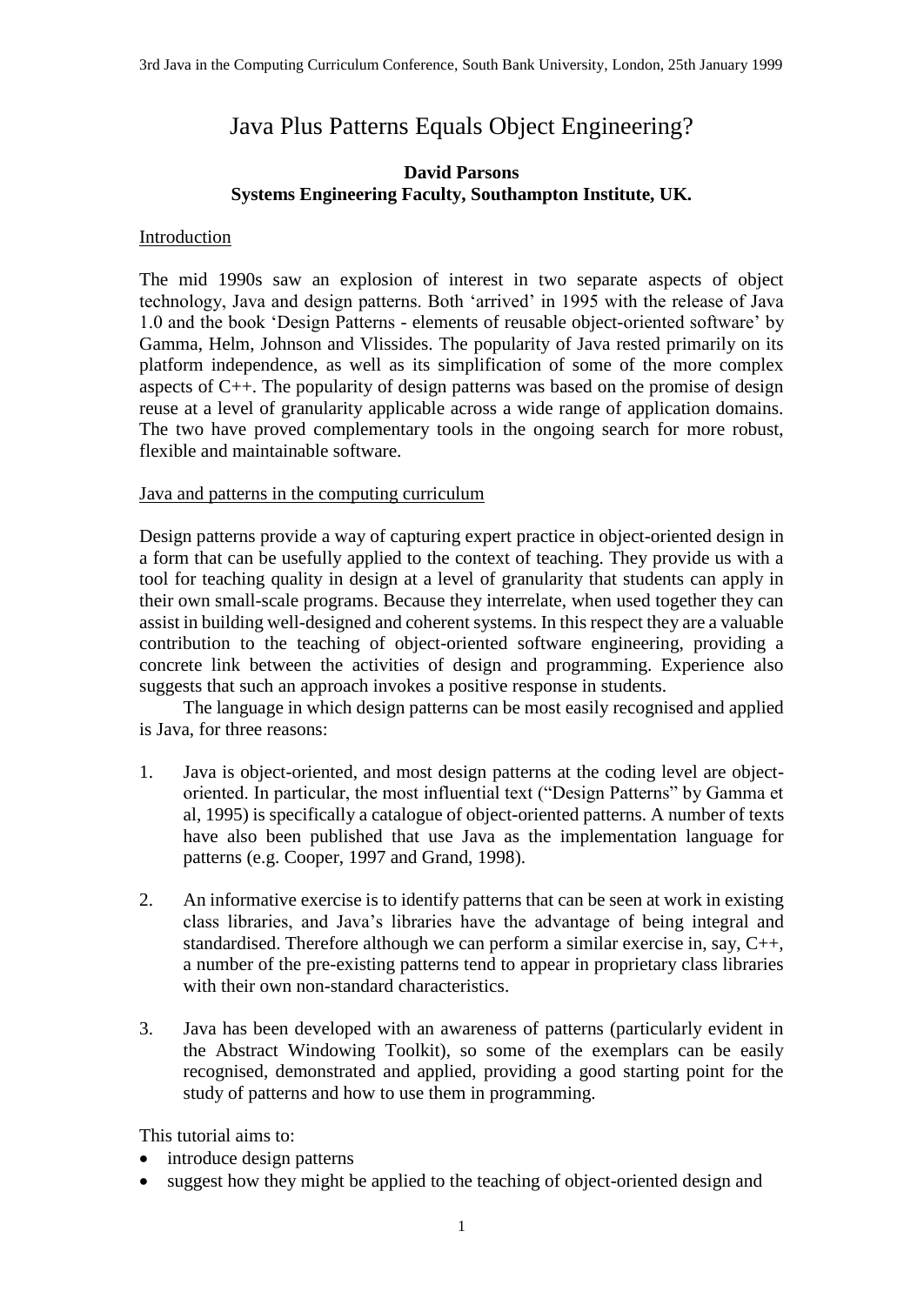programming

- identify some key patterns in Java classes
- apply patterns to the development of student programs

The objectives of the tutorial are:

- to identify patterns that appear both in Java and in the patterns literature
- to provide some Java code that instantiates a given pattern
- to identify how some simple patterns might be applied to a student-scale piece of software

Most of the patterns described here come from 'Design Patterns' by Gamma et al, and the majority of the figures are taken from the book, albeit with some modifications to make them more compatible with Java syntax and Unified Modeling Language (UML) notation. Descriptions of Java class interfaces are given in a style similar to that used by Flanagan (1998), where the method declarators are listed without their implementations, similar to a C++ class declaration or Javadoc listing.

## Design Patterns and learning about design

Patterns as described by Gamma et al (and many other authors) are 'microarchitectures', small elements of software design that can be reused and combined together to build complete systems. Combinations of patterns interacting together to provide larger architectures are sometimes called 'composite patterns' (Riehle 1997), (not to be confused with the 'Composite' pattern!) The role of design patterns in the computing curriculum is twofold. First, they convey blueprints for good practice that can be directly reused, providing a straightforward way of communicating generic elements of object-oriented design. Second, they encourage a more circumspect view of how systems should be engineered, because the design patterns solution to a problem is unlikely to be the one that is immediately obvious. There is often an element of lateral thinking in the way that the patterns address particular problems, and they often provide alternatives to the obvious (but flawed) solution. Indeed a key aspect of learning and using patterns is to understand the 'anti patterns' (or 'pattern anti-examples') that provide the motivation for a particular solution (Brown et al, 1998). An anti pattern is a design that may work but is flawed in some way, typically because it is hard to maintain and extend.

The potential scope for applying patterns in the computing curriculum is very wide, since there are patterns documented for all kinds of activity, not just the small scale component levels of object-oriented programming defined here. For example Martin Fowler has documented analysis patterns (Fowler, 1997), and James Coplien has focussed on organisational patterns (Coplien, 1995). There are many pattern resources for students to exploit, including a series of PloP (Pattern Languages of Programming) conference proceedings and a number of web sites. Patterns are particularly relevant to Java programming in that it is the first language to have been developed and become popular in the patterns era.

## Section 1: Recognising patterns in Java

One good way to begin with patterns to identify where they have been used in existing software, Indeed that is exactly what patterns are - pre-existing design elements that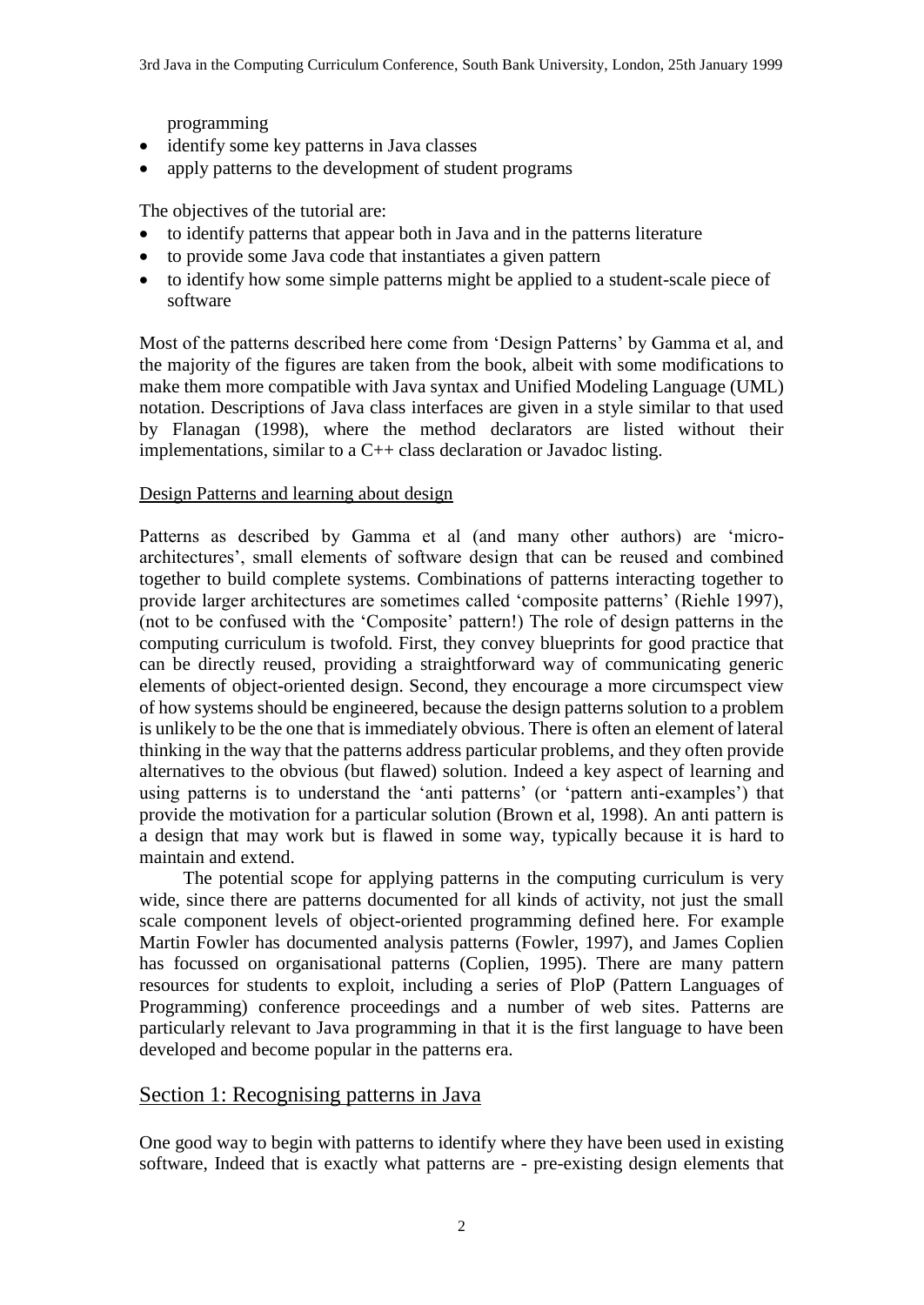have been used in a number of different contexts. The pattern is merely a formal documentation of the use of these design elements. This section looks at a number of patterns that can be identified in Java. Armed with the 'Design Patterns' catalogue we can see many different examples of patterns being used in the Java APIs such as Observer, Factory, and Iterator as well as various patterns in the Abstract Windowing Toolkit (AWT). Although the Gamma text covers the most commonly recurring patterns, some of those documented elsewhere are also evident in Java, such as the Reflection API.

### The Observer pattern

The Observer pattern is one of the key elements of the well-known Model View Controller (MVC) architecture that was introduced with early versions of Smalltalk. This pattern appears in figure 1, and consists of the 'Observer' and 'Subject' classes.



*Figure 1: The 'Observer' pattern from Gamma et al (1995)*

Java has an Observer class with an interface similar to the one in the pattern, and an 'Observable' class similar to 'Subject', though it has one or two extra methods for managing the collection of observers. The essence of the pattern is that a single subject can have multiple observers, and that changes effected to the subject via one of the observers must be reflected by all other observers updating themselves. The abstraction of this informing and updating process helps the semantic separation of an underlying model from its external views. Although this kind of pattern is most often seen in GUIs, it can be applied anywhere that the state of a number of objects is dependent on some commonly referenced object.

## The Factory Method pattern

A Factory is a method that allows an object to be created without knowing its specific class. It is also known as a 'virtual constructor', a code idiom that comes in many forms (e.g., those described in Coplien 1992). Figure 2 shows the Factory Method pattern.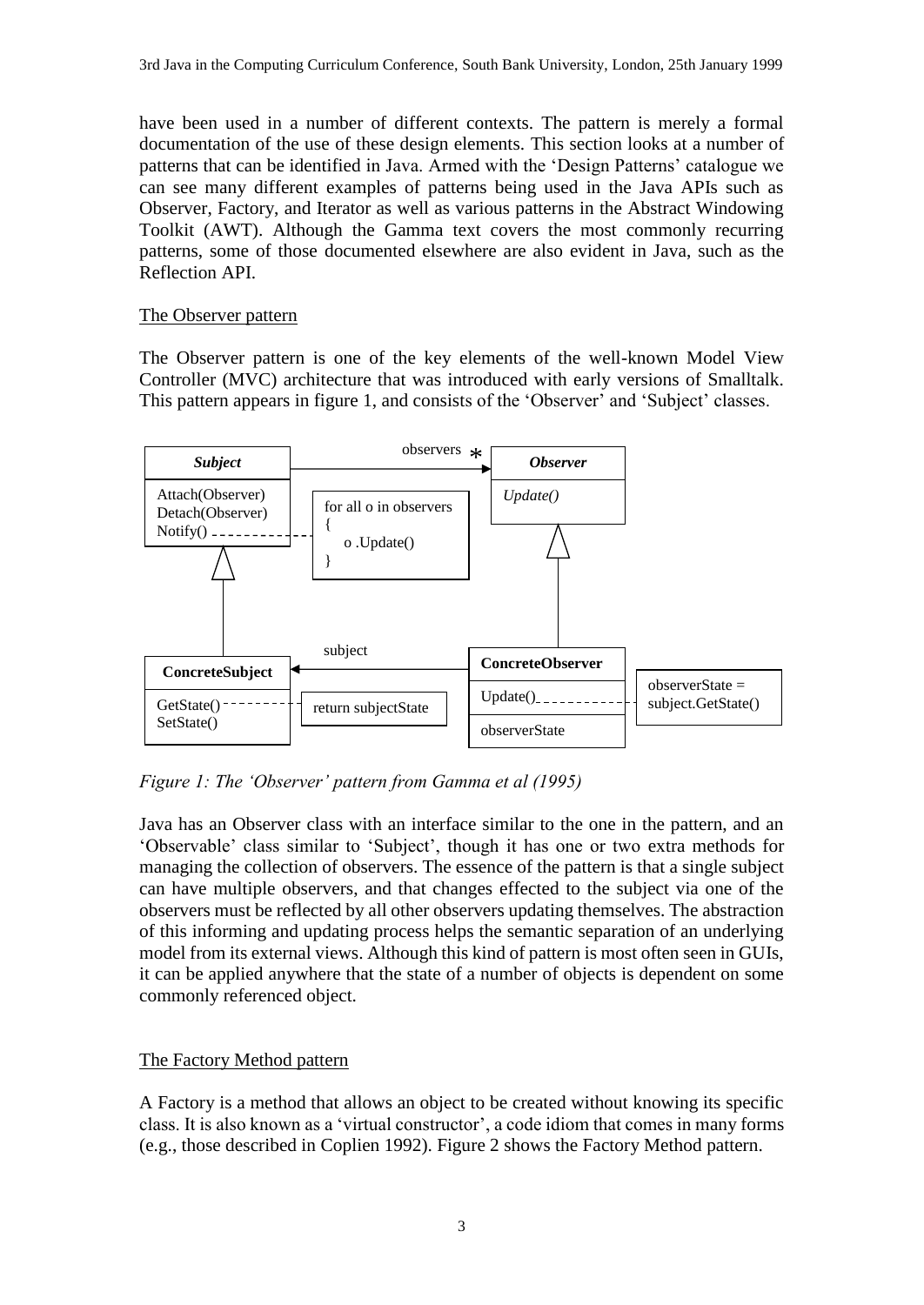

*Figure 2: The 'Factory Method' pattern from Gamma et al (1995)*

Methods that act like factories appear in a number of Java class interfaces, including Calendar and DateFormat. A factory is appropriate where the knowledge about what kind of class to be created resides with the collaborating class rather than the client.

This is the public interface of the Calendar class in Java 1.1 (The Java 2.0 class has a larger interface but makes no difference in terms of the applicability of the Factory Method pattern):

```
public abstract class Calendar
{
      void add(int, int);
      boolean after(Object);
      boolean before(Object);
      void clear();
      void clear(int);
      Object clone();
      boolean equals(Object);
      int get(int);
      int getFirstDayOfWeek();
      int getGreatestMinimum(int);
      Calendar getInstance();
      Calendar getInstance(Locale);
      Calendar getInstance(TimeZone);
      Calendar getInstance(TimeZone, Locale);
      int getLeastMaximum(int);
      int getMaximum(int);
      int getMinimalDaysInFirstWeek();
      int getMinimum(int);
      Date getTime();
      TimeZone getTimeZone();
      boolean isLenient();
      boolean isSet(int);
      void roll(int, boolean);
      void set(int, int);
      void set(int, int, int);
      void set(int, int, int, int, int);
      void set(int, int, int, int, int, int);
      void setFirstDayOfWeek(int);
      void setLenient(boolean);
      void setMinimalDaysInFirstWeek(int);
      void setTime(Date);
      void setTimeZone(TimeZone);
```
}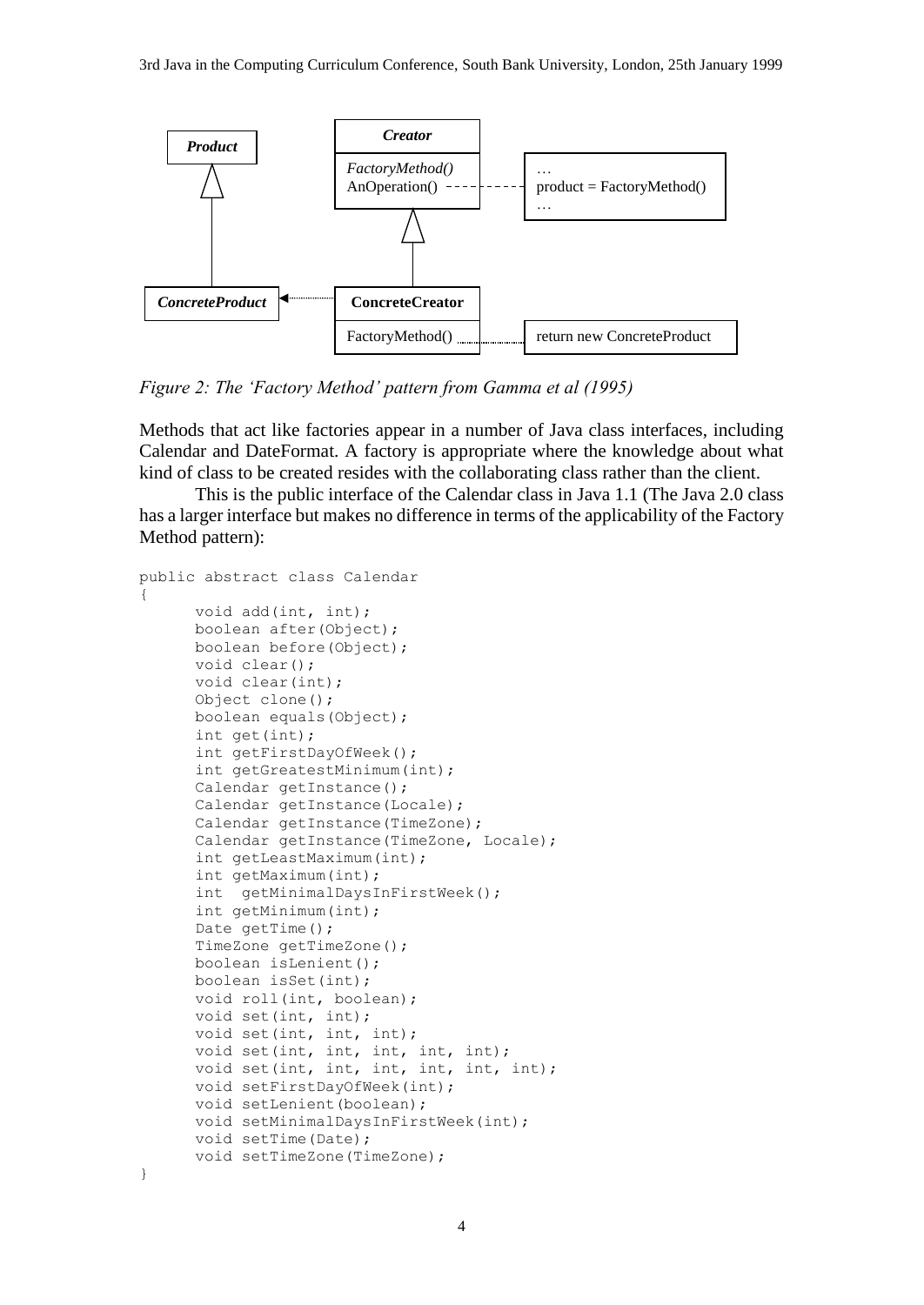This set of public methods has a number of interesting aspects. Perhaps the most significant is that there is no public constructor, so we cannot directly instantiate an object of the Calendar class. The only way we can create a Calendar object is indirectly via one of the 'getInstance' factory methods that return an object. This ensures that the appropriate type of Calendar object is created, without putting the responsibility for specifying its concrete class on the client. The actual class of the Calendar is unknown to us, since we reference it using the superclass (though in all probability it is actually an object of the GregorianCalendar class). Factory methods are useful wherever the information required to select the concrete class of an object is not readily available to the client. In some cases the selection can be made on the basis of information acquired from some other aspect of the system, such as the locale that defines the appropriate type of Calendar. In other contexts some parameter information may be supplied by the client that the factory method is able to analyse in order to return the correct class of object. One example might be an image conversion system that provides images in file formats appropriate to the current target. Since different types of software frequently have different sets of image file that they recognise, a factory method could return a concrete image format object appropriate to the target application without the client needing to specify the exact image type. The client would simply pass in the parameter information necessary for the factory method to identify the nature of the target.

#### The Iterator pattern

The Iterator pattern provides a standard interface for iterating through any collection of objects regardless of its own interface and implementation. It consists of two main aspects, an 'Iterator' interface with four methods and a method on an 'Aggregate' (container object) to return an Iterator object. (figure 3)



*Figure 3: The 'Iterator' pattern from Gamma et al (1995)*

In Java 1.1. the 'Enumeration' interface performs a similar role to the Iterator pattern, though with a smaller set of methods: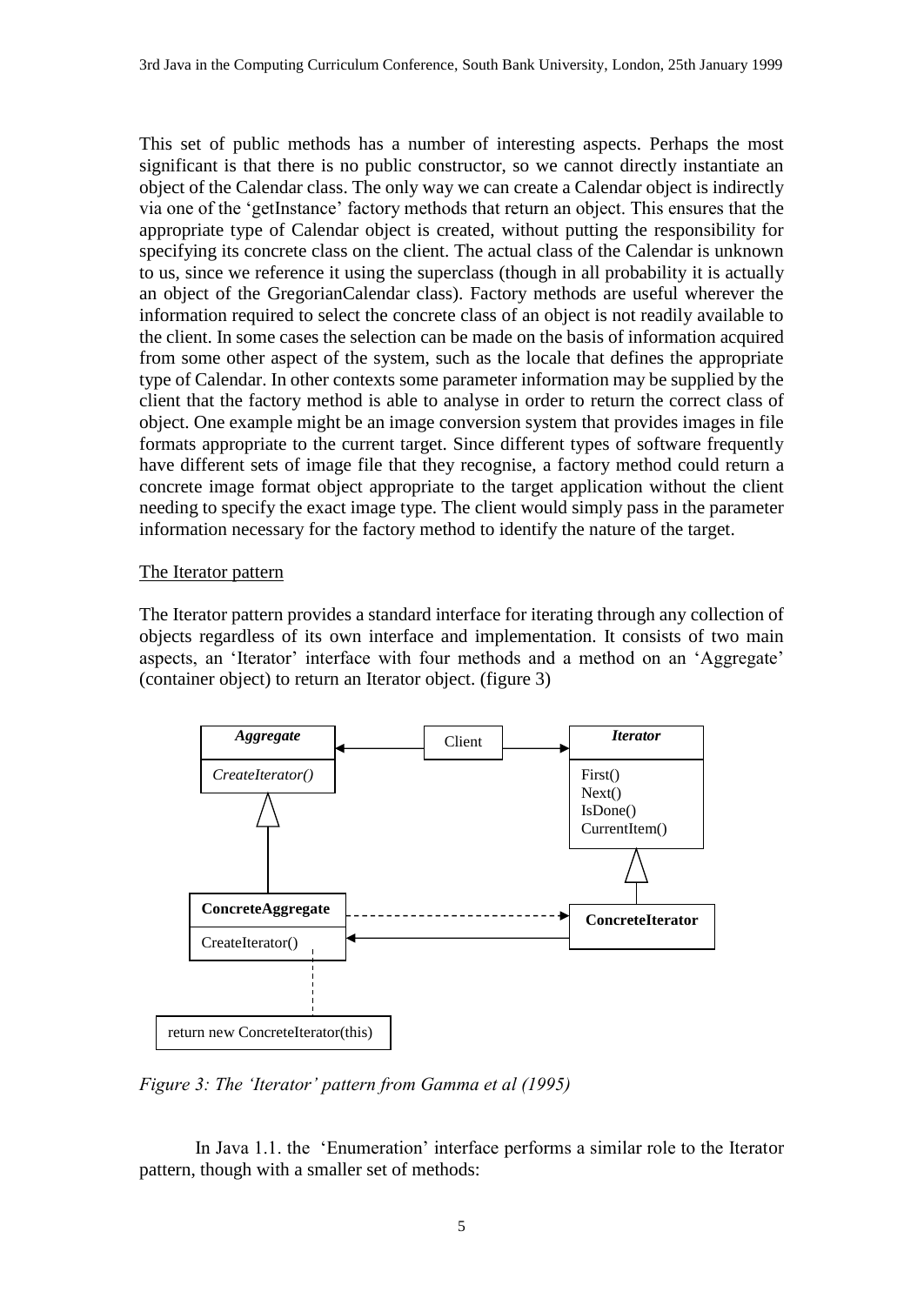```
public abstract interface Enumeration
{
      public abstract boolean hasMoreElements();
      public abstract Object nextElement();
}
```
Container classes in the java.util package have an 'elements' method that returns an Enumeration object, for example this method from the 'Vector' class:

```
public class Vector extends Object
{
…
      public final synchronized Enumeration elements();
…
}
```
It should be noted that in Java 2.0, 'Enumeration' is renamed 'Iterator', its 'nextElement' method has been renamed 'next' and 'hasMoreElements' is renamed 'hasNext'. However it also has a less consistent interface with the addition of a 'remove' method that removes from the collection the element most recently returned by the iterator.

Given the Iterator pattern and the Enumeration (from Java 1.1) interface we can see that they differ in that the Enumeration has no equivalent of the 'First' method and that 'Next' and 'CurrentItem' are combined into a single 'nextElement' method. This means that we cannot use the same enumeration to traverse a container more than once, and that we cannot return the same object more than once in a single traversal. In a later example, we will see how we can reconcile these differences using another pattern.

#### Patterns in the AWT

The AWT (Abstract Windowing Toolkit) provides a number of examples of patterns in action, in particular the 'Composite' pattern that allows various types of GUI component to be nested inside each other. There is also a variation on Observer that allows 'Listeners' to be attached to components and a number of more complex patterns embedded in the implementation such as 'Abstract Factory' and 'Bridge' (that allow for a standard GUI system to be implemented on multiple platforms). The layout managers are examples of the 'Strategy' pattern, which is described later and enables a single frame to dynamically apply different layouts for it components, rather than different subclasses of Frame being used with fixed layouts. The other patterns are not detailed here, but the AWT provides a useful context for demonstrating a range of design patterns, as can be seen 'Principles of Object-Oriented Programming in Java 1.1' (Cooper, 1997) which implements eleven Gamma patterns using AWT examples. The relationship between patterns and the AWT is documented by Gamma and Johnson on a patterns home page (see references).

#### **Reflection**

One of the APIs in Java implements 'Reflection' which is not so much a design pattern as a 'pattern language', i.e. it is a generic term that is used to describe all kinds of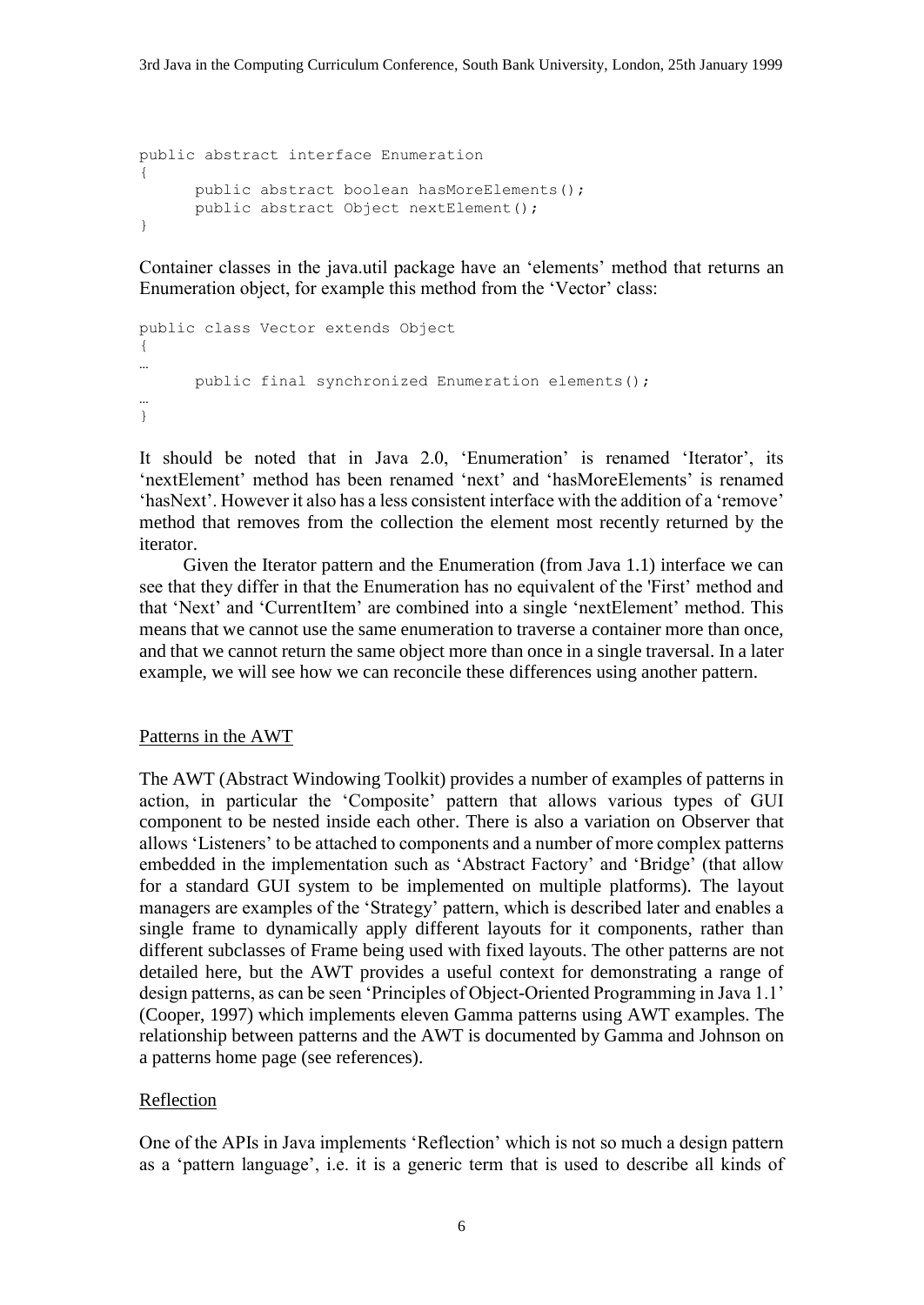systems where a 'meta level' is used to allow programs to change their behaviour dynamically. The Java Reflection API is a very constrained form of reflection known as 'introspection' which allows the internal state and structure of an object to be examined. The more general aspects of reflection are described by Buschmann (1996).

## Section 2: Instantiating Patterns in Java

Having recognized that some patterns are already evident in Java, the next step in using patterns in the curriculum is to code applications by applying patterns wherever appropriate. In this section we begin by referring back to the Enumeration class and the Iterator pattern and see how we might reconcile their differences by applying the 'Object Adapter' pattern. Then we look at a very simplistic scenario based around an electronic security system. In different aspects of this system we see how we might be able to apply patterns such as Façade, State, Strategy and Null Object.

## From Enumeration to Iterator via Adapter

We have seen that the 'Iterator' pattern and the 'Enumeration' interface have some common aspects but also some major differences. We might feel that the larger Iterator interface is more appropriate for our needs than the two Enumeration methods, so how can we reconcile the two? One pattern that can provide a solution is the 'Adapter', which comes in two versions, the object adapter and the class adapter. Since the class adapter relies on multiple inheritance, we will use the object adapter here. The object adapter pattern in shown in figure 4. Its role is to convert an existing class interface to one that clients expect.



*Figure 4: The 'Object Adapter' pattern from Gamma et al (1995)*

We could apply the Adapter pattern to convert the existing interface of the Enumeration class to an interface that matches the Iterator pattern.. We can easily map the Enumeration and Iterator classes onto the object adapter pattern in figure four. The Enumeration would be the 'Adaptee' that would eventually receive the client request, but this would first be adapted by the concrete iterator appropriate to a given aggregate (container). This 'Adapter' would implement the interface of the 'Target', namely our abstract Iterator interface. This is, however, only half the story. To fully provide an implementation of the Iterator pattern we would also have to provide an 'Aggregate' by wrapping the various Java container with their own object adapters. These adapters would then be able to implement the 'CreateIterator' method.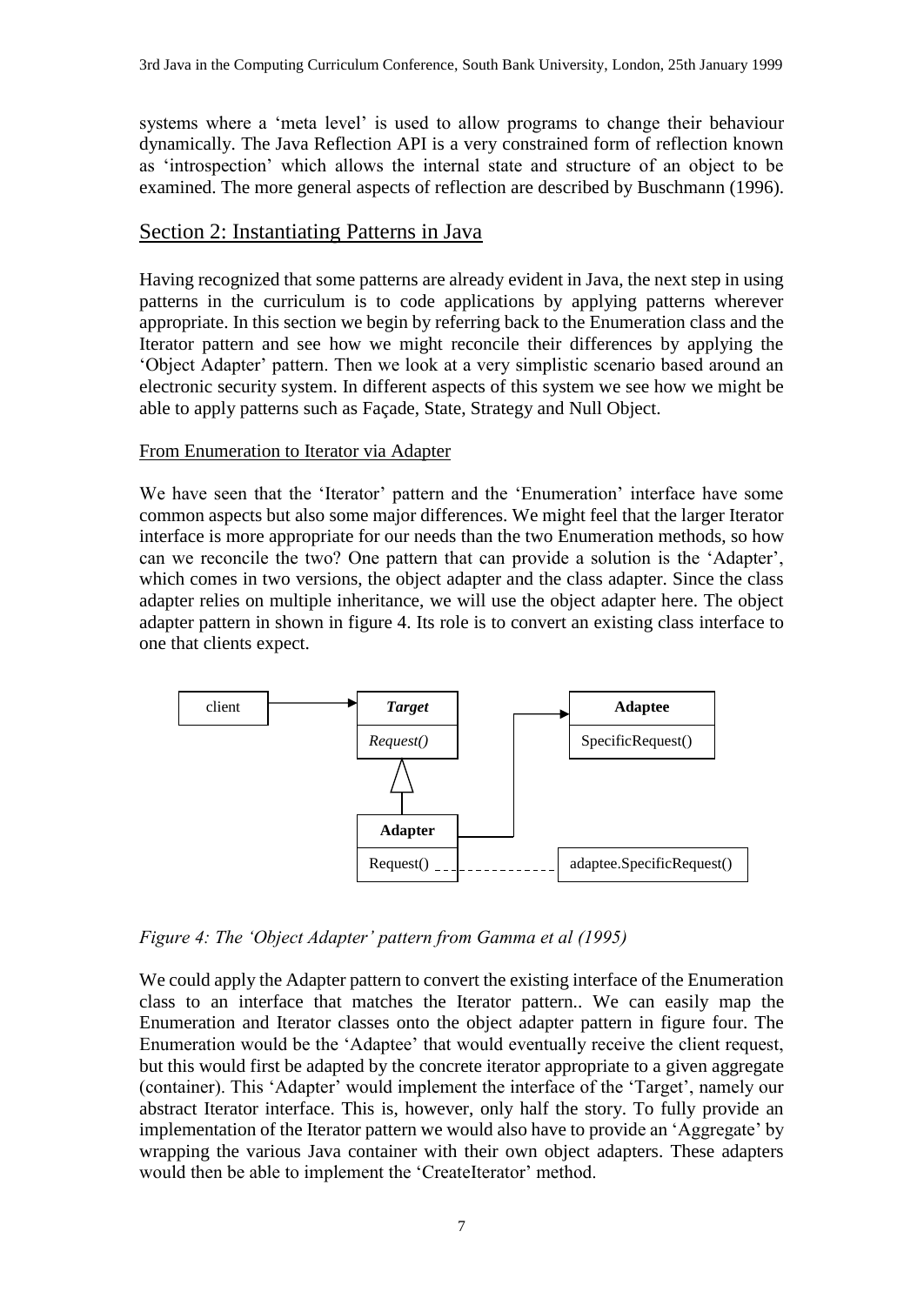#### Facades and the Law of Demeter ('Don't Talk to Strangers')

Figure 5 shows some classes that might be included in software for a security system. We might envisage a number of other components in such a system as well as the 'Camera', 'Light'. 'Sensor', and 'Alarm' classes included here.



*Figure 5: Complex lines of communication where the various interface of a subsystem are exposed to client code*

Writing a system that uses these components might result in complex lines of communication if a client has direct links to most or all of these objects, in addition to the associations within the subsystem itself. The client would also have to know all the different component interfaces. The Façade pattern is a simple technique that involves routing communication to the various classes in a given sub system via a single class. This loosens the coupling between client code and the specific subsystem classes and simplifies the use of the subsystem's functionality (figure 6).



*Figure 6: The SecuritySystem class acting as a Façade to the classes in the underlying subsystem*

By introducing a Facade between the client and the subsystem classes, we provide a single point of contact. A basic type of facade returns references to objects from within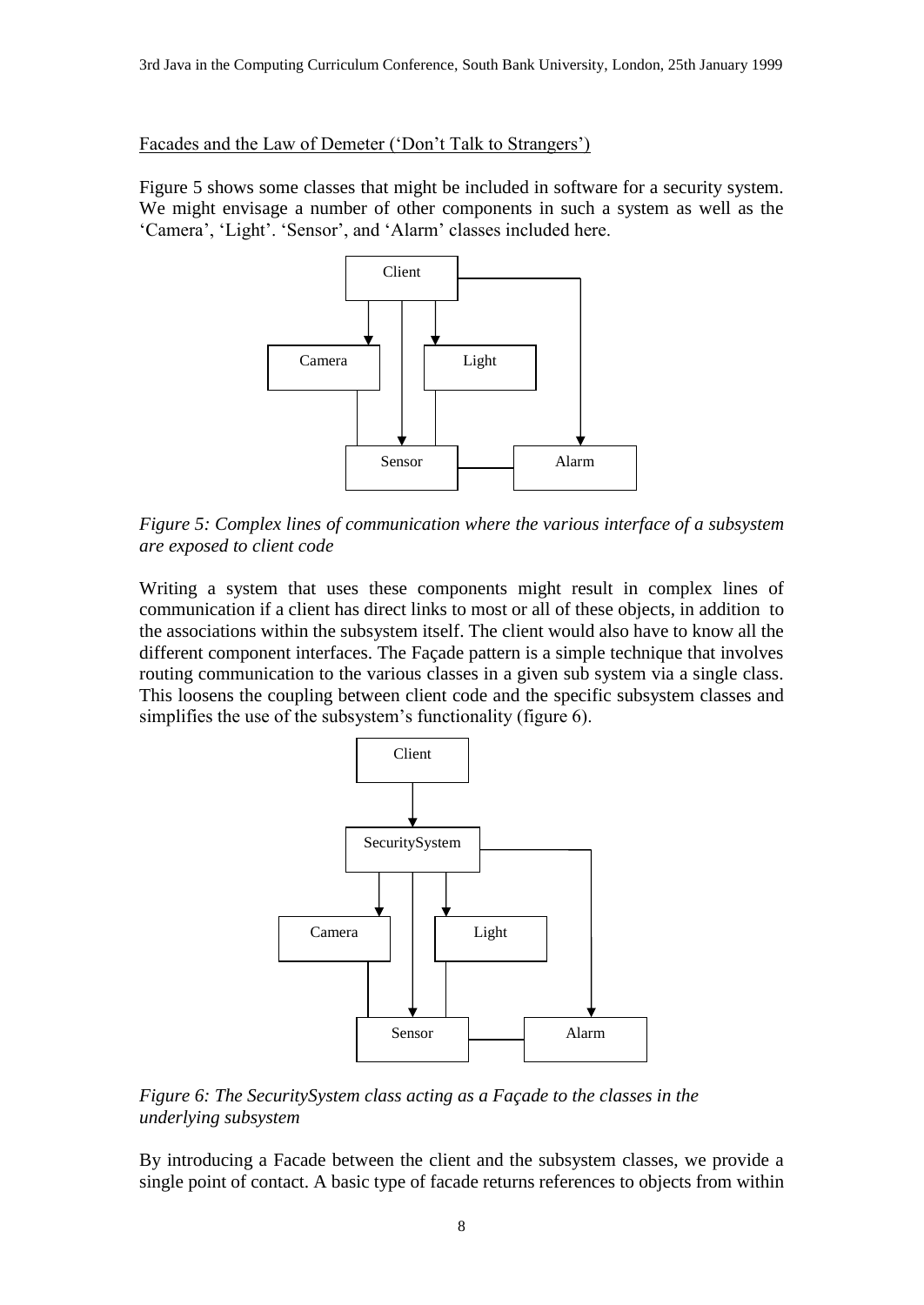the subsystem for example the public interface to this system:

```
public class SecuritySystem
{
// the constructor creates and populates the arrays
// using array sizes passed as parameters
  public SecuritySystem(int camera_count, int light_count)
      {…}
// return a camera object using an index number to locate it
  public CCTVCamera getCamera(int number)
  {…}
// return a light object using an index number to locate it
  public SecurityLight getLight(int number)
  {…}
}
```
In this instance, the client still has to be aware of the interfaces of both the 'Camera' and 'Light' classes. Client code will include statements like this:

```
system.getCamera(1).turnOn();
system.getCamera(1).showCamera();
system.getLight(1).turnOnManual();
system.getLight(1).showLight();
system.getLight(3).turnOnAuto();
system.getLight(3).showLight();
```
A more appropriate way of writing a facade is to apply the 'Don't Talk to Strangers' pattern (Larman, 1998) also known as the 'Law of Demeter' (though it should be noted that Larman's pattern encompasses only its simplest aspects). This 'law' says that a client should not need to have knowledge of the interfaces of any objects other than its immediate collaborators. Therefore the security system client should only need to know about the interface of the Facade, not the objects behind it. The methods of the Facade should not return references to other objects.

A façade that provides similar functionality to the direct Light and Camera associations might look something like this:

```
public class SecuritySystemFacade
{
    public SecuritySystemFacade(int camera_count, int light_count)
    {…}
    public void turnOnCamera(int number)
    {…}
    public void turnOffCamera(int number)
    {…}
    public void showCamera(int number)
    {…}
    public void turnLightOnManual(int number)
    {…}
    public void turnLightOnAuto(int number)
    {…}
    public void turnLightOff(int number)
    {…}
    public void showLight(int number)
     {…}
}
```
One potential problem of attempting to follow the Law of Demeter in this way is that it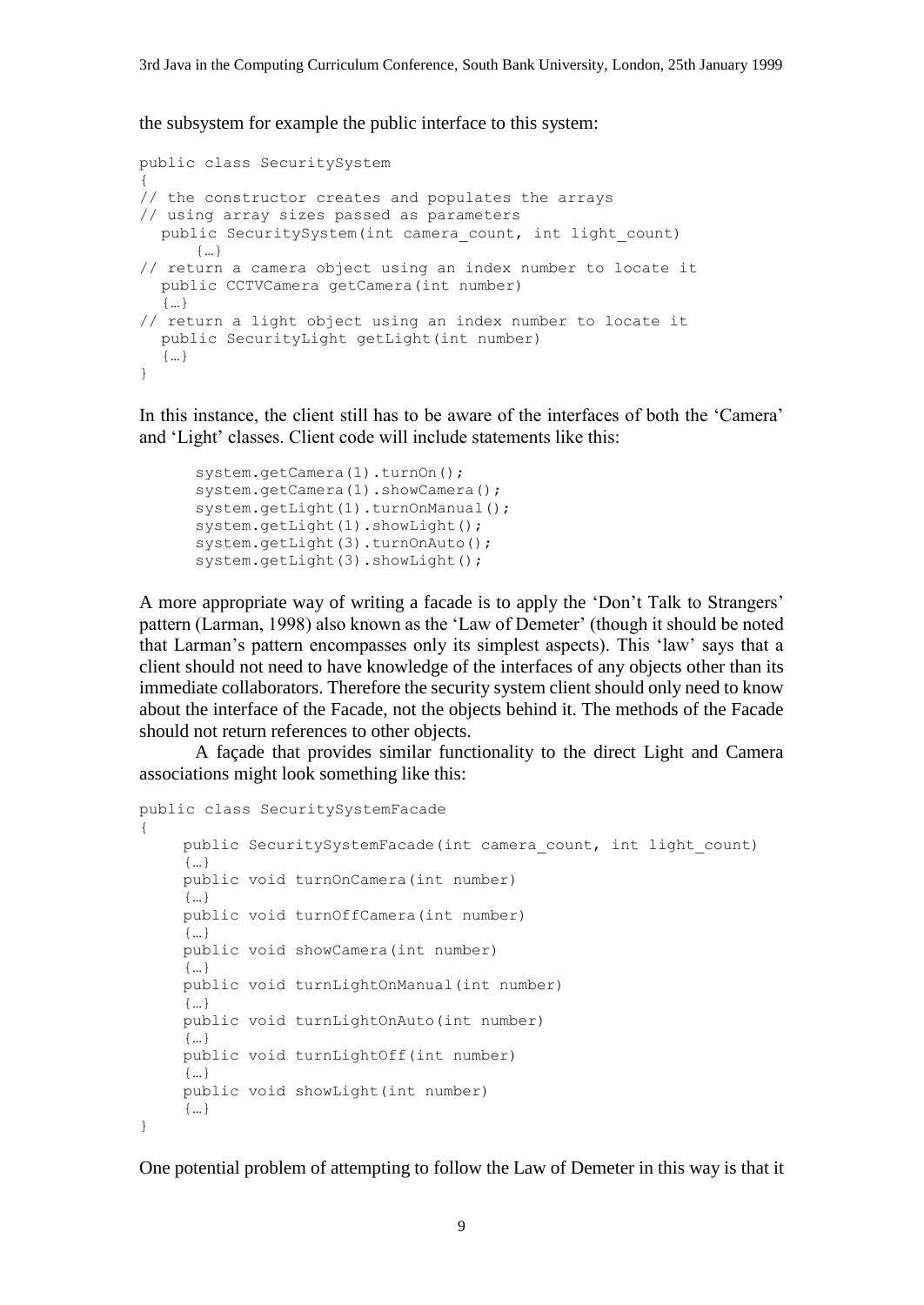leads to a 'fat' interface. Instead of a simple façade with a few methods to return objects, we end up with a much larger interface that may well have the same number of methods as the sum of all methods on all subsystem classes. However we can encapsulate a lot of complexity behind such a façade and perhaps reduce the number of methods if not all subsystem object methods need to be accessible by the client.

#### The State pattern – changing behaviour without selection statements

One of the implicit assumptions of object-oriented programming is 'selection statements considered harmful'. The key motivation for using inheritance and polymorphism is so that we can decouple our control structures from the type of entities that they manipulate. Thus we can replace this kind of (pseudo) code:

```
switch (drawing_type)
{
      case circle : 
            drawCircle();
           break;
      case rectangle:
           drawRectangle();
           break;
// etc..
```
with this

```
shape.draw();
```
assuming that 'shape' is a superclass reference to a subclass object and that 'draw' is a polymorphic method.

However, we often find that our code is still littered with conditional statements due not to object type but to object state. This tends to be particularly evident in event driven code where certain methods (e.g. 'paint') are invoked automatically and we have to work out what to do each time the method is called depending on the current state of the application. Returning to our security system example, we might respond differently to a 'show light' message depending on the state of the light. It may be off, on permanently or on but switched automatically (i.e. linked to a sensor). Therefore our method consists of a switch statement:

```
public void showLight()
{
  switch(light state)
  {
    case ON_MANUAL :
       System.out.println("light " + id number + " ON (manual)");
       break;
    case ON_AUTO :
       System.out.println("light " + id number + " ON (auto)");
       break;
    case OFF :
       System.out.println("light " + id number + " OFF");
       break;
    default :
       System.out.println("state undefined");
  }
}
```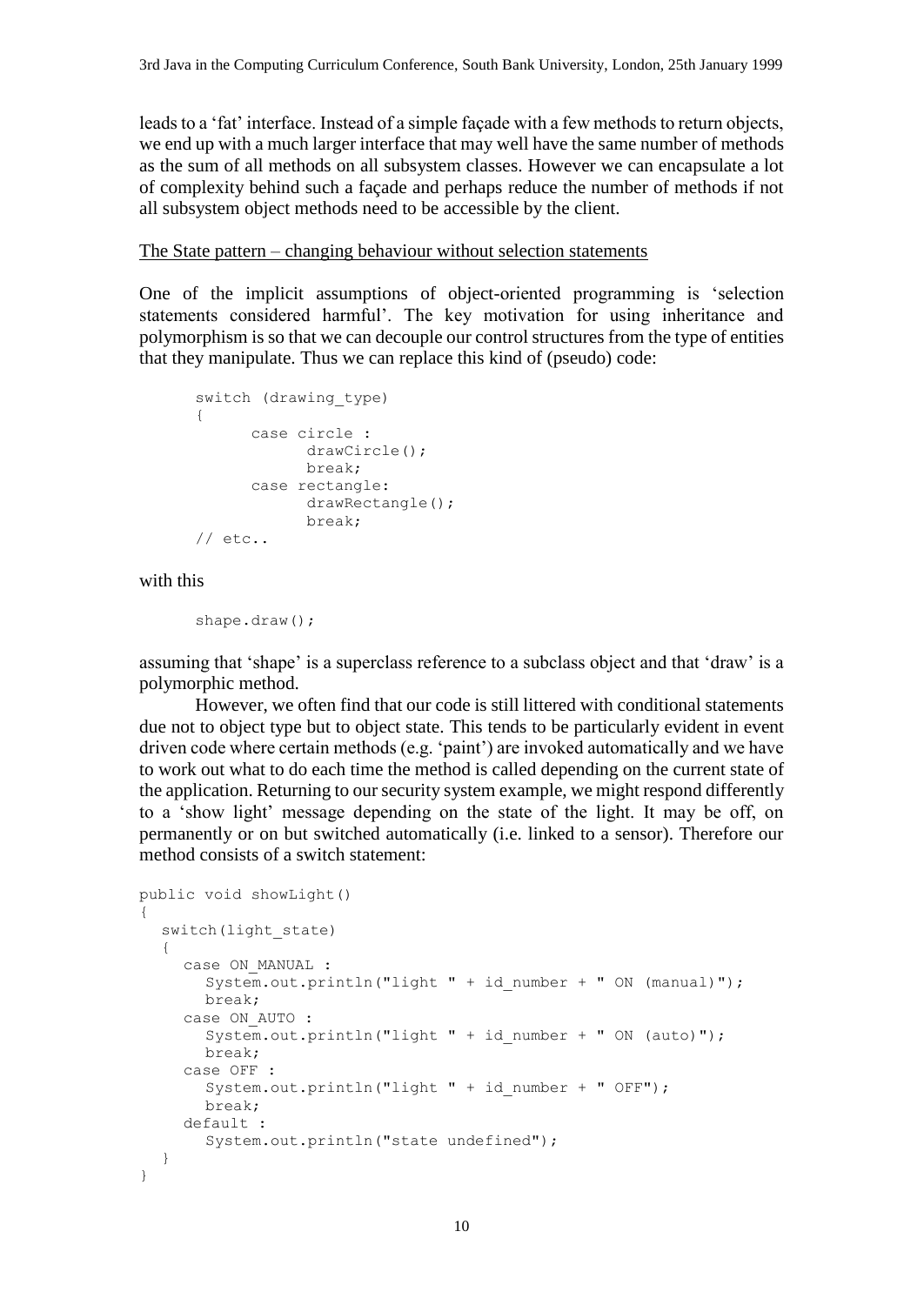Even for a trivial example such as this we can see the lack of flexibility in the code. We can improve this antipattern by applying the 'State' pattern (Gamma et al 1995). This pattern allows us to change the behaviour of an object according to its state by using state objects rather than conditional code (figure 7)



*Figure 7: The 'State' pattern from Gamma et al (1995)*

We could for example use State objects to remove the 'switch' statement from the showLight method of the Light class. If we provide an abstract 'LightState' class with subclasses 'LightOffState', 'LightOnManualState' and 'LightOnAutoState' then we can swap between these states, delegating the 'showLight' method to the state object:

```
public class SecurityLightS
{
    private int id number;
    private LightState state;
    public SecurityLightS(int number)
     {
         id number = number;
         state = new LightOffState(id number);
     }
// methods that change the state
    public void turnOnManual()
     {
         state = new LightOnManualState(id number);
     }
    public void turnOnAuto()
     {
         state = new LightOnAutoState(id number);
     }
    public void turnOff()
     {
         state = new LightOffState(id number);
     }
// 'showLight' delegates its behaviour to its current state object
    public void showLight()
     {
         state.showLight();
     }
}
```
Although this example may look unnecessarily complex there are several important aspects to consider. First, we are only applying a single method to the state object, but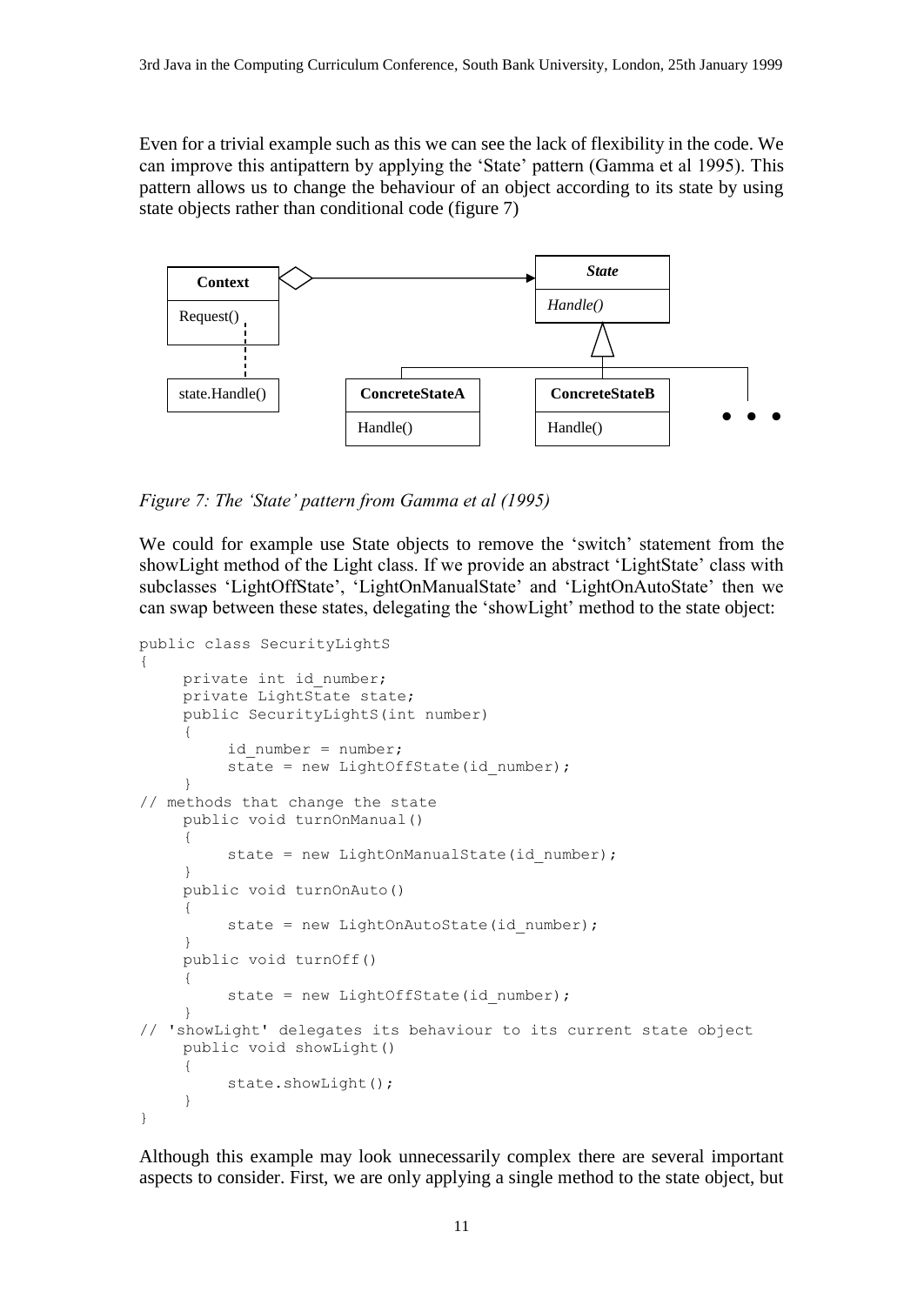there might be many, allowing us to remove many switch statement from various methods of the security light class. Second, the methods that switch state may well be event driven, in which case they would need to exist anyway to respond, for example, to GUI events. Rather than simply changing the values of flag variables, we can use these methods to directly change state. Another important aspect is that this pattern allows us to add new state subclasses without affecting the client very much. All that is required is that the new state is created in response to the appropriate event. Finally, if the class has a well-defined set of states and transitions, we might directly realise a state diagram in the implementation of the state objects so that they can trigger each other rather than the enclosing object having to explicitly change from one state to another.

## Strategy and Null Object patterns

The state pattern is similar to two other patterns, 'Strategy' and 'Null Object', that use polymorphism within the implementation of a class to reduce the need for conditional statements. Whereas State is used to replace conditional statements based on object state, Strategy is used to replace conditional statements based on object behavior such as algorithms (figure 8).



*Figure 8: The 'Strategy' pattern from Gamma et al (1995)*

Where we have a choice of algorithm to achieve the same ends, we can replace conditional statements with objects that encapsulate the various algorithm implementations. For example games that rely on searches to predict future moves could switch between (perhaps) depth first and breadth first searches to provide different levels of play. An example where we might apply the strategy pattern in the security system might be to allow for different camera panning strategies within a single SecurityCamera class. Rather than creating a hierarchy of camera objects, each with a different panning algorithm, we can create a more flexible system where cameras can switch between strategies. Like the State pattern this also makes it easier to add new subclasses of strategy without major changes to the client (SecurityCamera).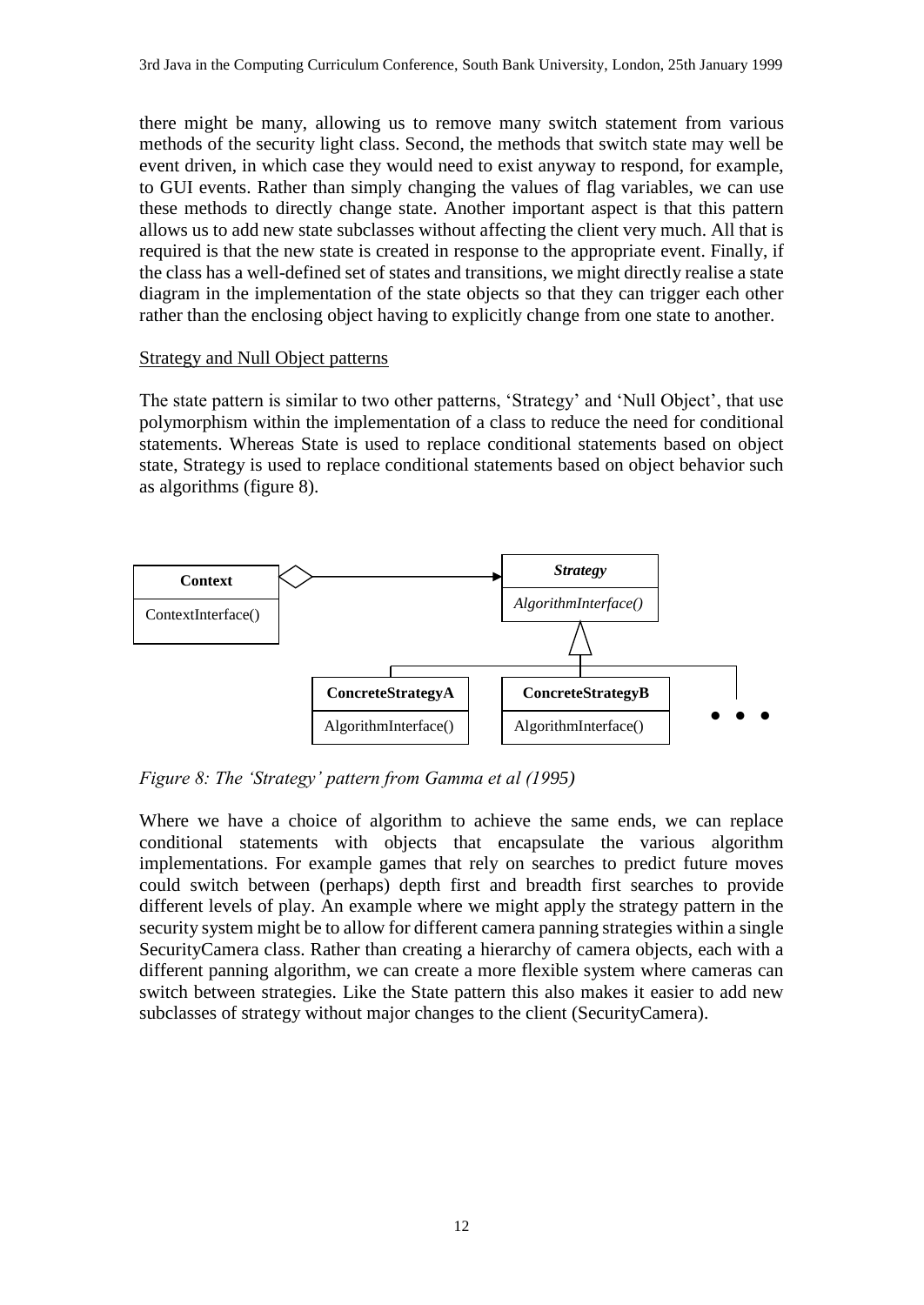Null Object is a similar pattern to both State and Strategy, in this case removing the necessity to check for 'null' references in code by using a Null Object that has the same interface as a 'real object' but responds by doing 'nothing' in the appropriate way (figure 9).



*Figure 9: The 'Null Object' pattern from Woolf (1997)*

The Null Object pattern allows us to remove conditions from code such as:

```
if(camera1 != null){
      camera1.turnOn();
      //…
```
or similarly code that uses 'try..catch' blocks to catch NullPointerExceptions in similar circumstances. If 'camera1' is not available to be turned on, rather than using a null reference that cannot receive messages, we replace it with the null camera. Null Object can pose some problems in replacing references to 'null', for example we are no longer able to apply 'if…then…else' conditions to the references. Whether this makes null object inappropriate in a given context depends on how much we want to do when we encounter null objects in different circumstances. Sometimes we do not really want an object that does 'nothing', but one that does something different from 'real' objects.

## Assignment work and patterns

Even at the level of a small-scale student assignment, it is not difficult to apply some of the simpler patterns to make a better architecture and to encourage students to think about design issues. The security system example used here is intended purely as a simple context in which to describe patterns, but its emphasis on hardware devices and potential difficulties in scaling up to a realistic but still feasible task means that it would not be an ideal assignment. However the nature of patterns as generally applicable micro architectures suggests that there can be few contexts where at least one or two patterns could not be usefully applied.

#### Summary

This tutorial has focussed on a few of the simpler design patterns and sought to use Java as both a context and a tool for patterns learning. Its intention was to demonstrate that the combination of Java and patterns could provide us with well-engineered objectoriented systems even at the modest scale of a student assignment. Thus within the